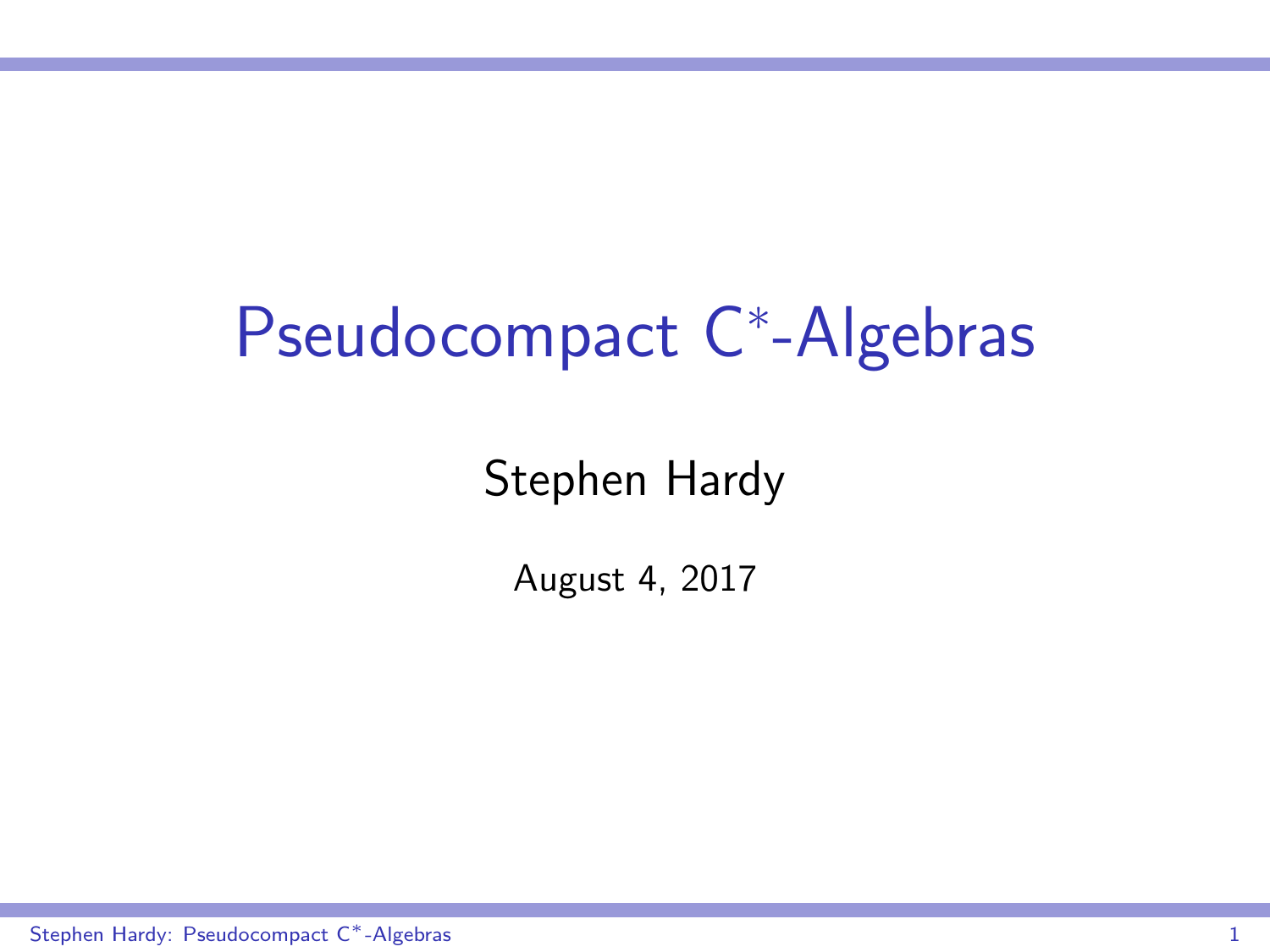# <span id="page-1-0"></span>Finite-Dimensional C<sup>∗</sup> -algebras and Their Limits

- ► Finite-dimensional C\*-algebras are just finite direct sums of matrix algebras.
- $\triangleright$  K(H) the algebra of compact operators (norm-limits of finite-rank operators) on a Hilbert space  $H$ .
- $\triangleright$  Uniformly hyperfinite or UHF algebras inductive limits of matrix algebras with unital embeddings. Classified by their supernatural number. (Glimm)
- $\triangleright$  Approximately finite-dimensional or AF-algebras inductive limits of finite-dimensional algebras. Classified by their augmented  $K_0$  group. (Bratteli, Elliott)
- $\triangleright$  The pseudocompact algebras are *logical* limits of finite-dimensional C<sup>∗</sup> -algebras.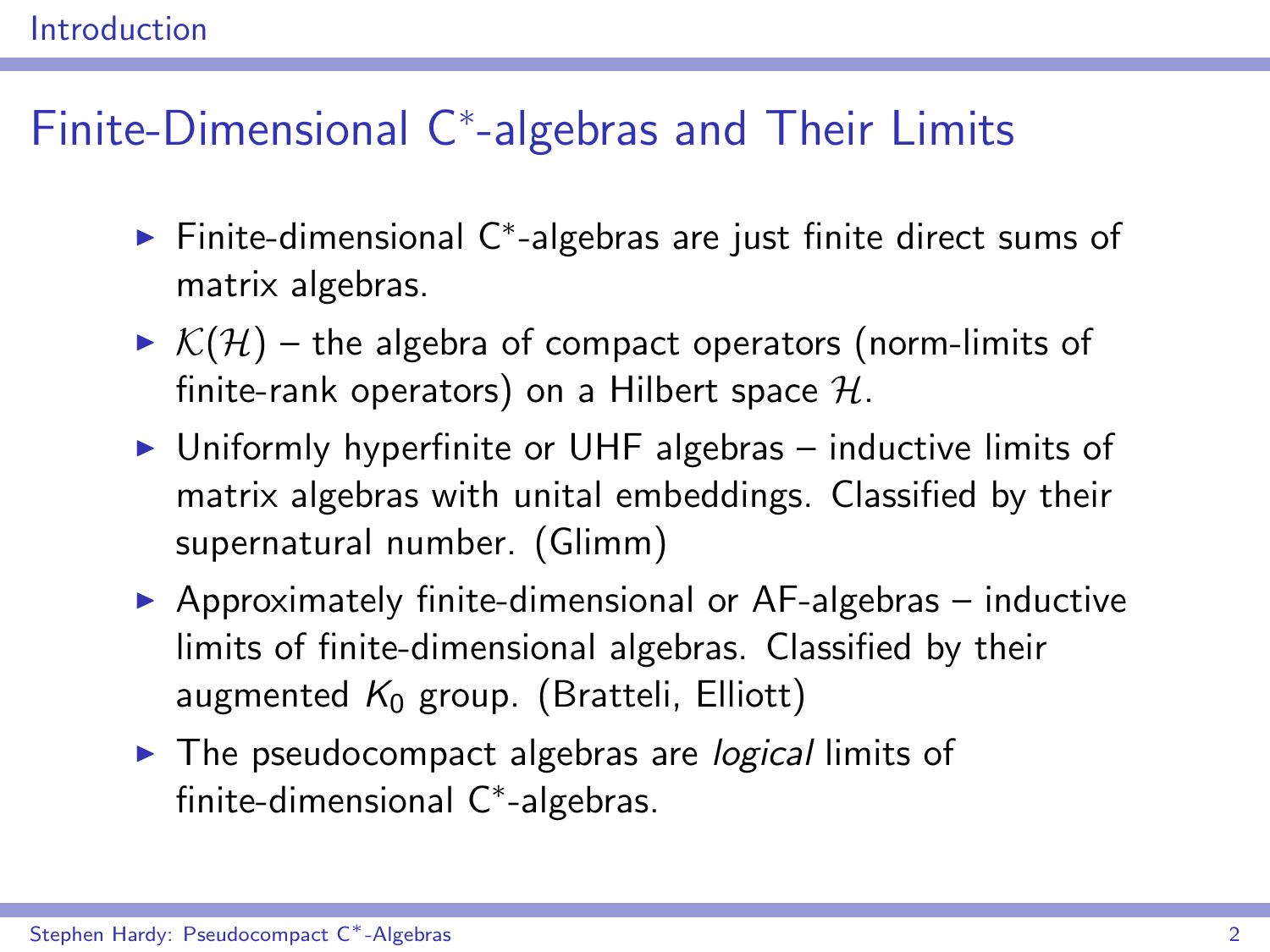#### Pseudofiniteness & Pseudocompactness

- $\triangleright$  A field K is *pseudofinite* if each classical first-order statement which is true in every finite field is also true in  $K$ . (Ax) There is also interest in pseudofinite groups.
- $\triangleright$  The analogous property to pseudofiniteness was given by Goldbring and Lopes: A C<sup>\*</sup>-algebra 21 is pseudocompact if whenever a continuous first-order property holds in every finite-dimensional C<sup>\*</sup>-algebra then it holds in  $\mathfrak{A}$ .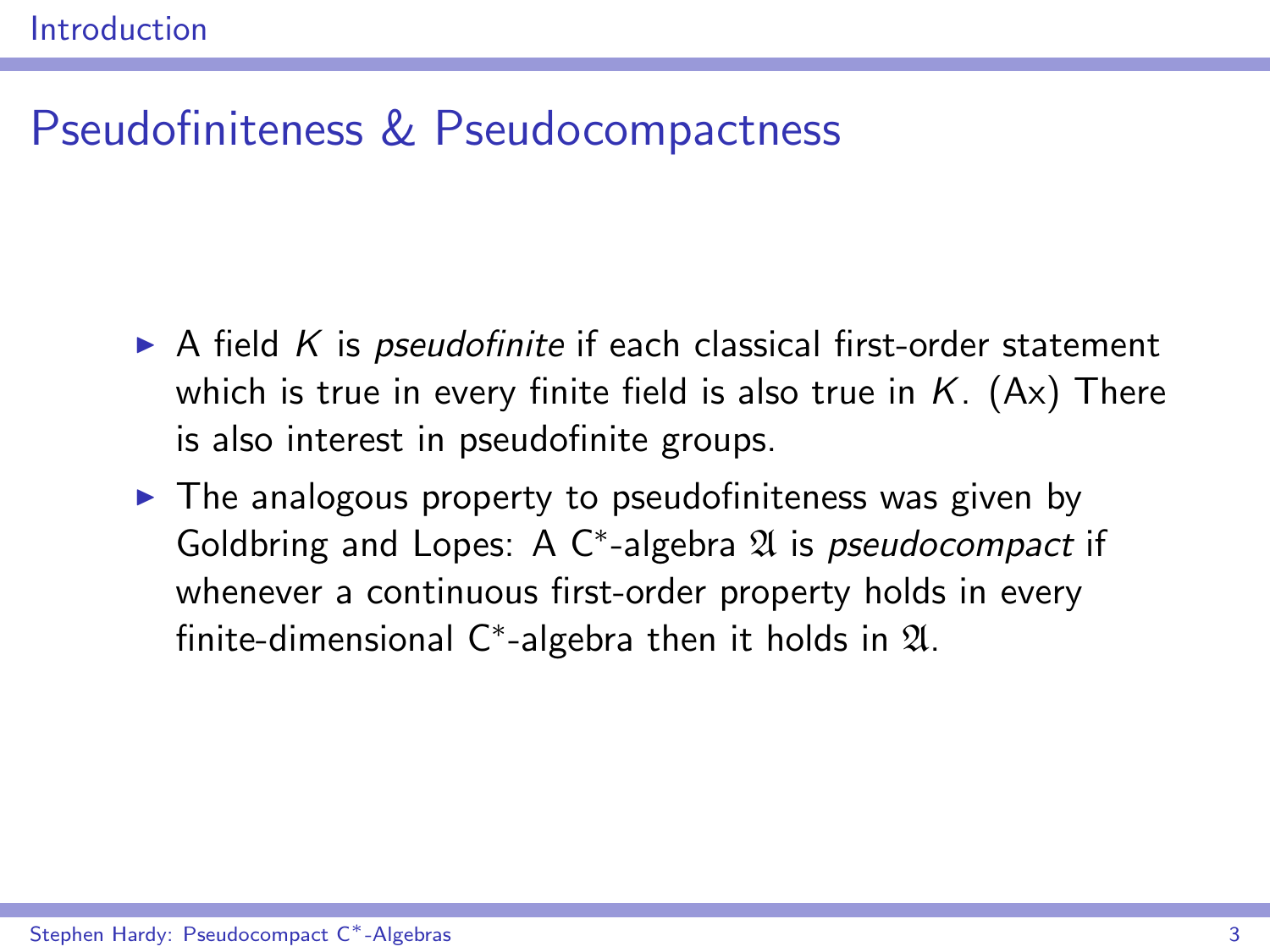# <span id="page-3-0"></span>Definition of Pseudocompact C<sup>\*</sup>-algebras

- ► 21 is a pseudocompact C\*-algebras if it satisfies any of the following equivalent conditions:
	- If  $\varphi^{\mathcal{F}}=0$  for all finite-dimensional  $\mathcal F$  then  $\varphi^{\mathfrak{A}}=0.$
	- $\bullet\;$  If  $\psi^{\mathfrak{A}}=0$  then for all  $\varepsilon>0$  there is a finite-dimensional  ${\mathcal F}$  so that  $|\psi^{\mathcal{F}}| < \varepsilon$ .
	- $\bullet$   $\mathfrak A$  is elementarily equivalent to an ultraproduct of finite-dimensional C<sup>∗</sup> -algebras.
- $\triangleright$  The pseudocompacts are the smallest axiomatizable class containing the finite-dimensional C<sup>∗</sup> -algebras.
- ► Similarly we define *pseudomatrical* C\*-algebras by replacing "finite-dimensional C<sup>∗</sup> -algebra" with "matrix algebra".
- $\triangleright$  We are specifically interested in separable, infinite-dimensional pseudocompact C<sup>∗</sup> -algebras.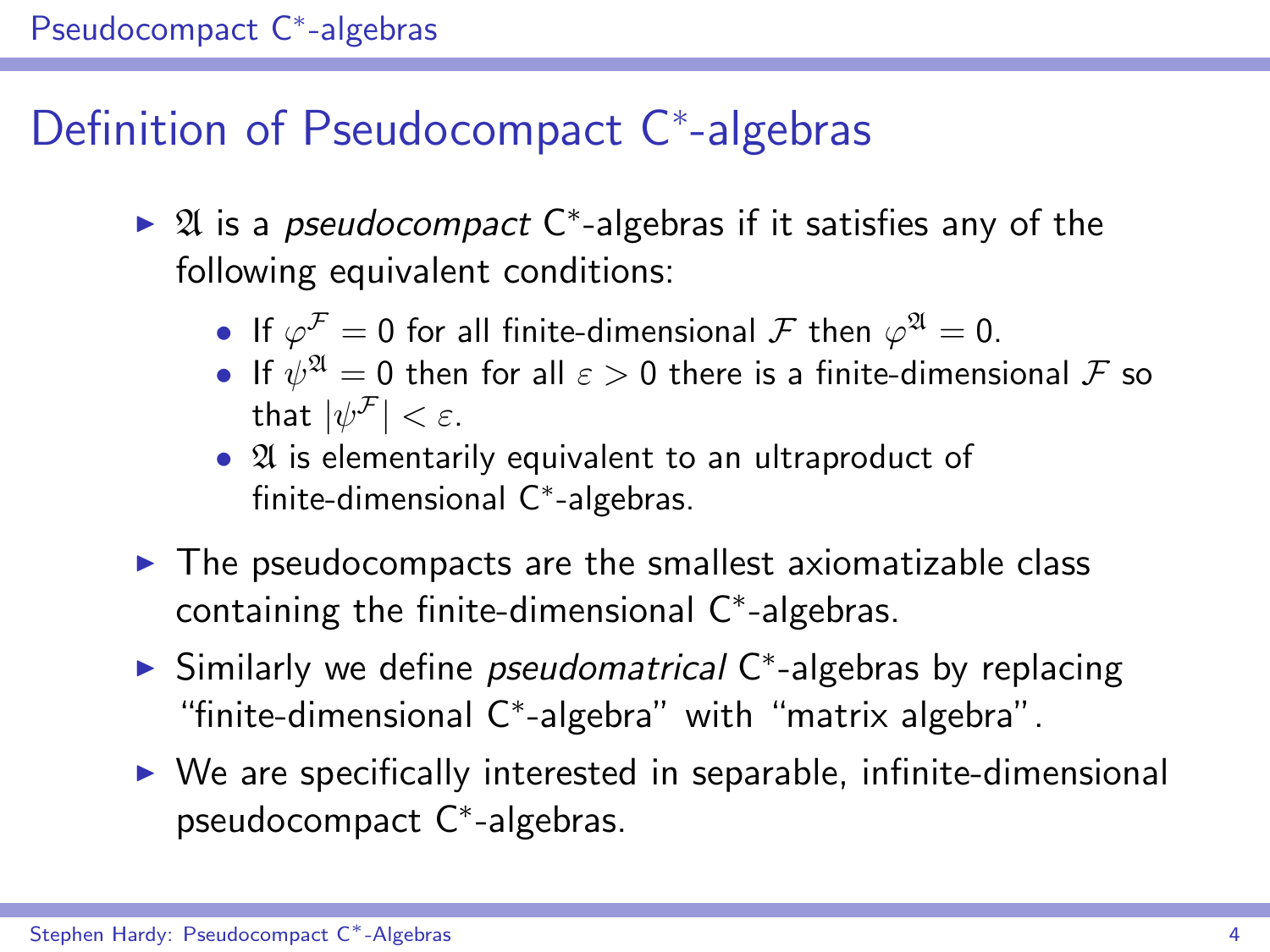# (Bad) Examples of Pseudocompact C<sup>∗</sup> -algebras

Let  $U$  be a free ultrafilter on the natural numbers.

- ►  $\prod_{\mathcal{U}} M_n$  is a pseudomatricial C $^*$ -algebra. But this is non-separable. Use the Löwenheim-Skolem theorem to get a separable elementary subalgebra.
- $\blacktriangleright \prod_{\mathcal{U}} (M_2)^{\oplus n}$  is a pseudocompact  $\mathsf{C}^*$ -algebra. It is homogeneous of degree 2.

These are not concrete examples - they depend on the choice of the ultrafilter  $U^{\dagger}$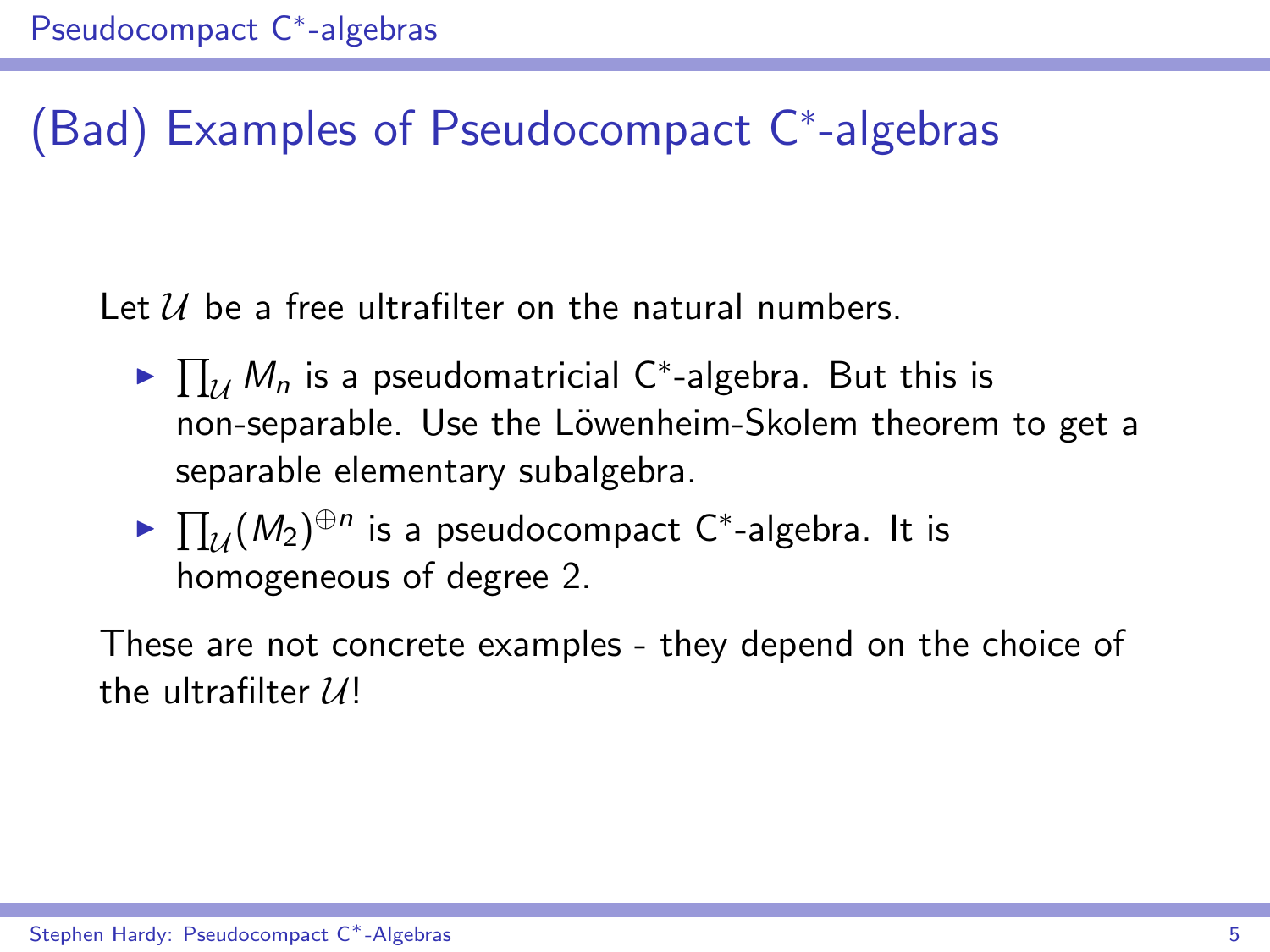# <span id="page-5-0"></span>Commutative Pseudocompact C<sup>∗</sup> -Algebras

- ► We know commutative, unital C\*-algebras are of the form  $C(K)$  for compact Hausdorff K.
- $\blacktriangleright$  If  $K_n$  are compact Hausdorff spaces, then  $\prod_{\mathcal{U}} C(K_n)$  is a commutative unital C<sup>∗</sup> -algebra. Thus there is a compact Hausdorff space  $K$  so that

$$
\prod_{\mathcal{U}}\mathcal{C}(K_n)\cong \mathcal{C}(K).
$$

- $\blacktriangleright$  The set-theoretic ultraproduct  $\prod_{\mathcal{U}}\mathcal{K}_n$  is canonically homeomorphic to a dense subset of  $K$ . (Henson)
- ► If  $C(K_n) \cong \mathbb{C}^{k_n}$  is finite-dimensional, then  $K_n$  is a finite discrete space.
- $\triangleright$  Theorem (Henson/Moore, Eagle/Vignati)

 $C(K)$  is pseudocompact if and only if K is totally disconnected with a dense subset of isolated points.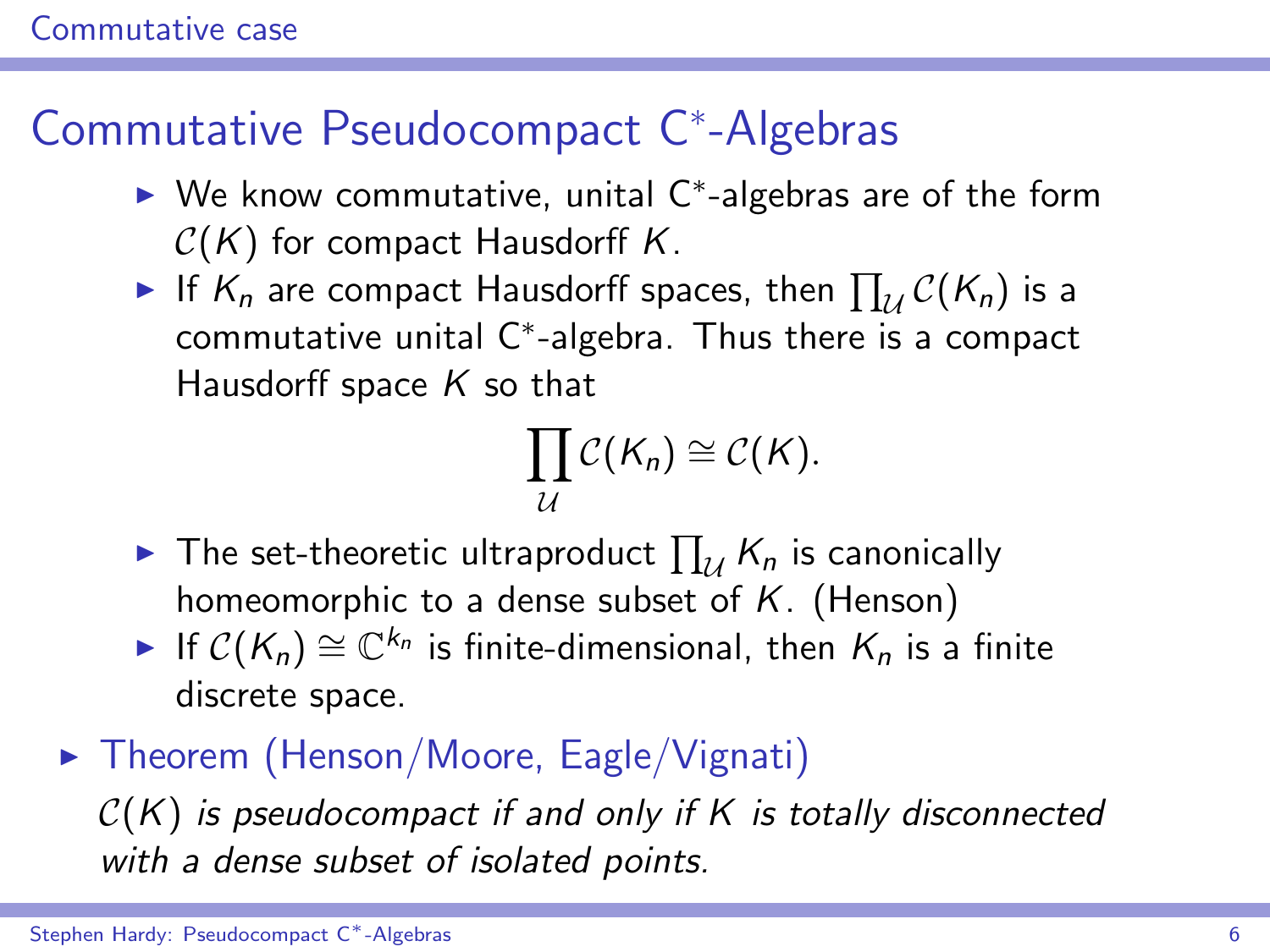# Commutative Pseudocompact C<sup>∗</sup> -Algebras

There is an explicit axiomatization of commutative pseudocompact C ∗ -algebras:

►  $\phi_c^{\mathfrak{A}} = \sup_{\vert \vert x \vert \vert, \vert \vert y \vert \vert \leq 1} \vert \vert xy - yx \vert \vert = 0.$ This guarantees that the algebra is commutative.  $\triangleright \ \ \phi_u^{\mathfrak{A}} = \inf_{||e|| \leq 1} \sup_{||x|| \leq 1} ||ex - x|| = 0.$ This guarantees that the algebra is unital.  $\blacktriangleright \phi_{rr0}^{\mathfrak{A}} = \sup_{x,y \text{ s.a.}}$  $\inf_{p \text{ proj.}} \max \left( ||px||, ||1-p||y|| \right)^2 - ||xy|| = 0.$ This guarantees that the algebra is real rank zero, so the underlying space is totally disconnected.

 $\blacktriangleright$  sup ||x||≤1  $\inf_{p \text{ proj}} \sup_{||y|| \leq 1}$ ||y||≤1  $\inf_{|\lambda| \le 1} ||pyp - \lambda p|| + |||x|| - ||xp||| = 0.$ This says every element can be normed by minimal projections. This guarantees that the underlying space has dense isolated points.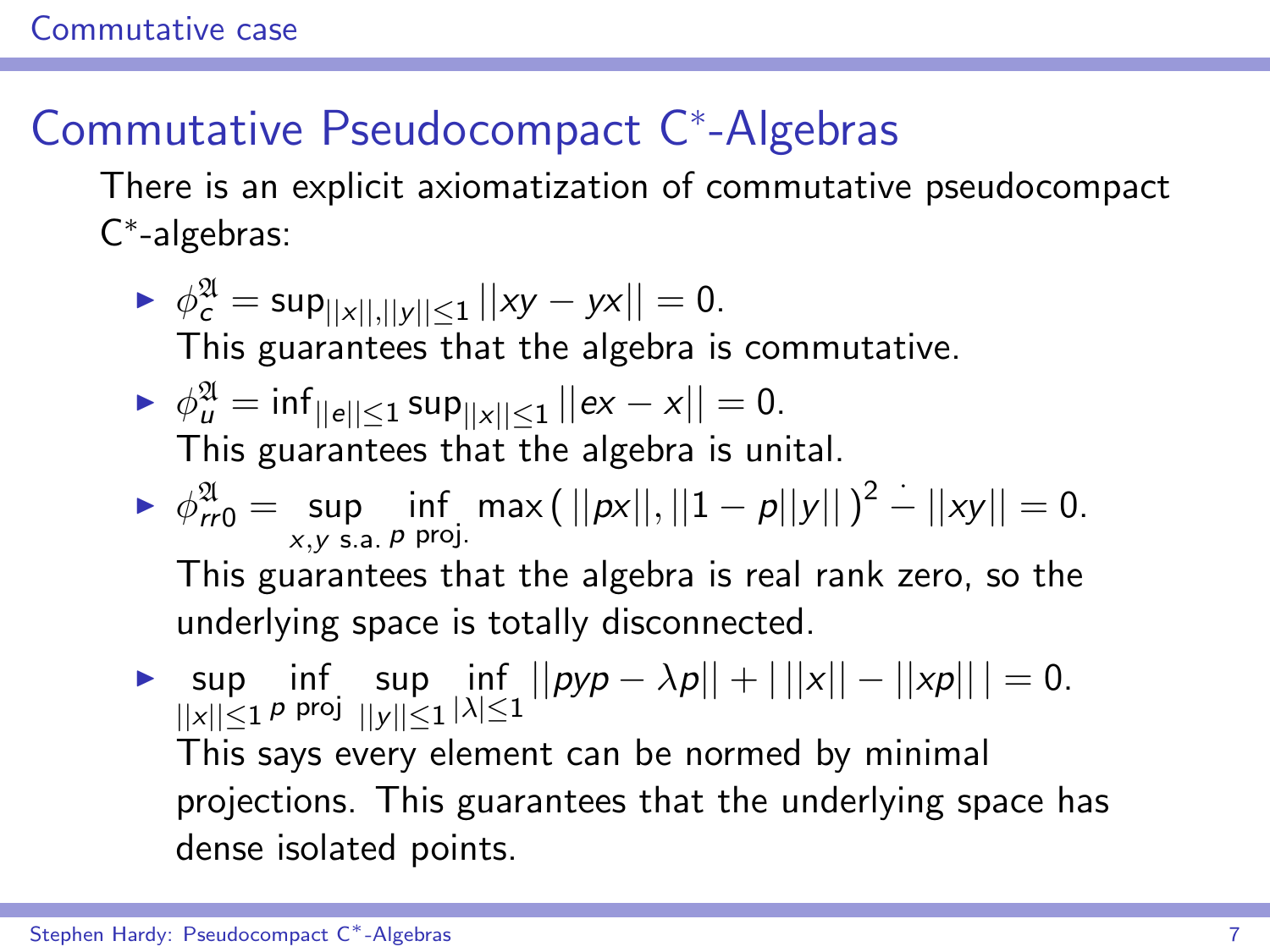# <span id="page-7-0"></span>Examples of Commutative Pseudocompact C<sup>∗</sup> -Algebras

- $\mathcal{C}(\beta \mathbb{N}) \cong \ell^{\infty}(\mathbb{N})$  is pseudocompact.
- $\mathcal{C}(\mathbb{N} \cup \{\infty\}) \cong c$ , the space of convergent sequences, is pseudocompact.
- $\triangleright$  C(Cantor set) is AF but not pseudocompact.
- $\triangleright$  There is a totally disconnected compact Hausdorff space with dense isolated points which quotients onto the Cantor set.
- ► Subalgebras and quotients of pseudocompact C\*-algebras need not be pseudocompact.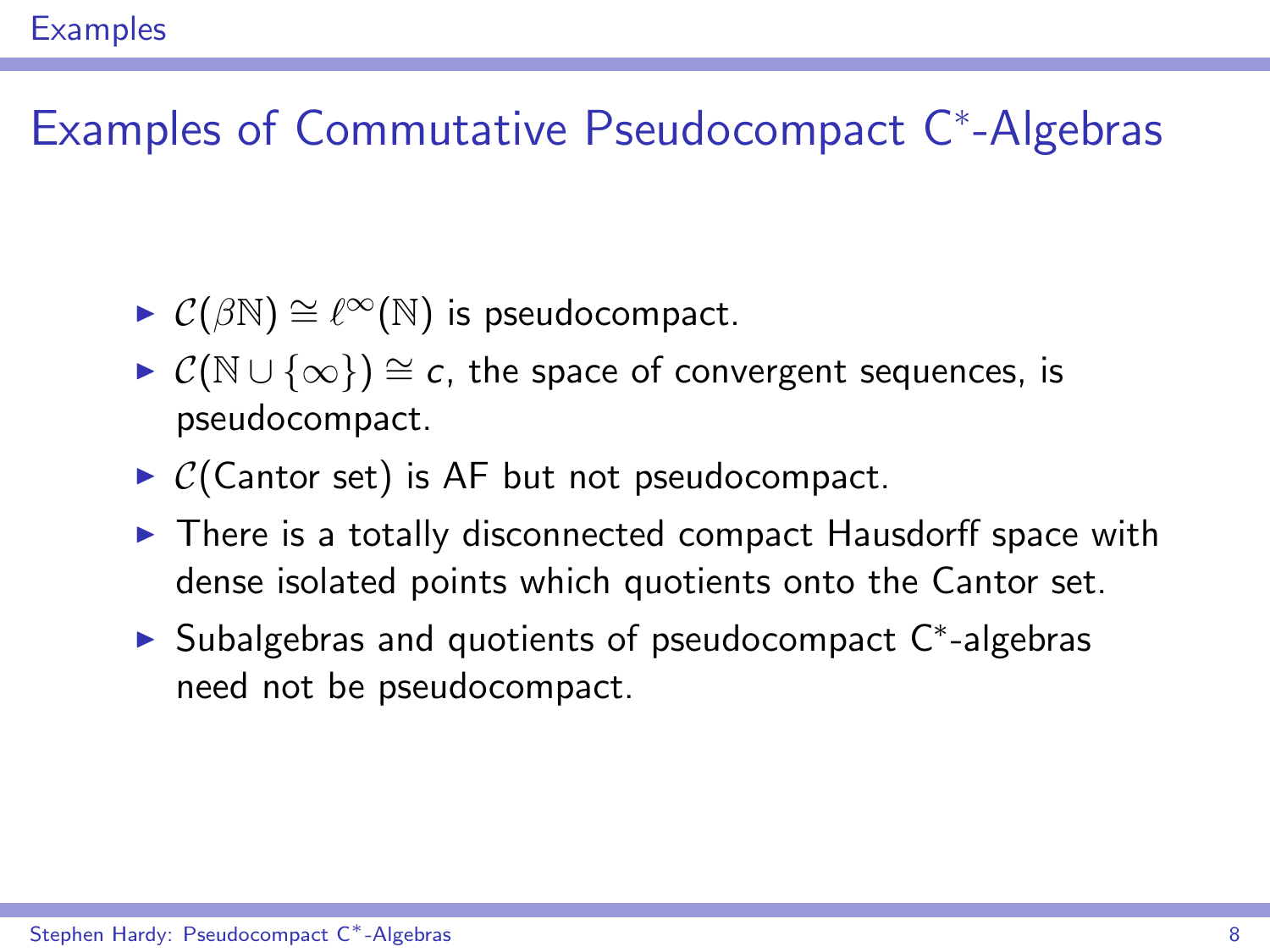# (Lack of) Examples

- $\triangleright$  Very little is known about pseudocompact Banach spaces, for instance it is not known if  $\ell^p$  are pseudocompact or not.
- In the tracial von Neumann algebra setting, the hyperfinite  $II_1$ factor is not pseudocompact since it has property Γ. (Fang/Hadwin and Farah/Hart/Sherman) We do not know concrete examples of pseudocompact  $II_1$  factors.
- $\triangleright$  We do not know concrete examples of pseudomatricial algebras! However we can show that several natural candidates are not pseudomatrical.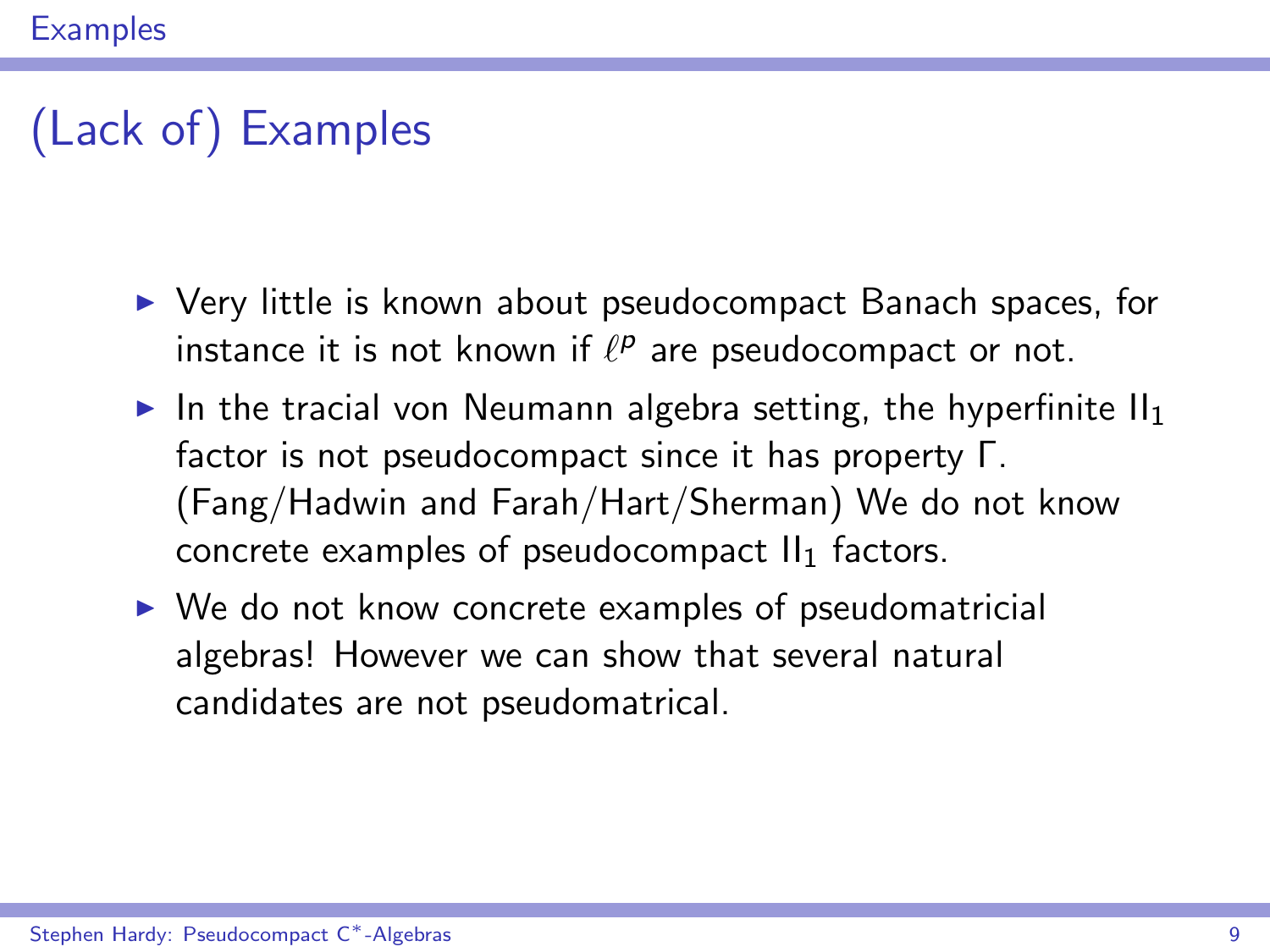#### <span id="page-9-0"></span>Basic Properties

- ▶ Direct sums of pseudocompact C\*-algebras are pseudocompact.
- ► Corners of pseudocompact C\*-algebras are pseudocompact. That is, if  $\mathfrak A$  is pseudocompact and  $p \in \mathfrak A$  is a projection, then  $p\mathfrak{A}p$  is pseudocompact.
- ► Matrix amplifications of pseudocompact C\*-algebras are pseudocompact. That is, if  $\mathfrak A$  is pseudocompact  $M_n(\mathfrak{A}) \cong M_n \otimes \mathfrak{A}$  is pseudocompact.
- $\triangleright$  MF algebras are exactly those that admit norm microstates. (Brown/Ozawa) A separable C<sup>∗</sup> -algebra is MF if and only if it is a (not necessarily unital) subalgebra of a pseudocompact C ∗ -algebra. (Farah)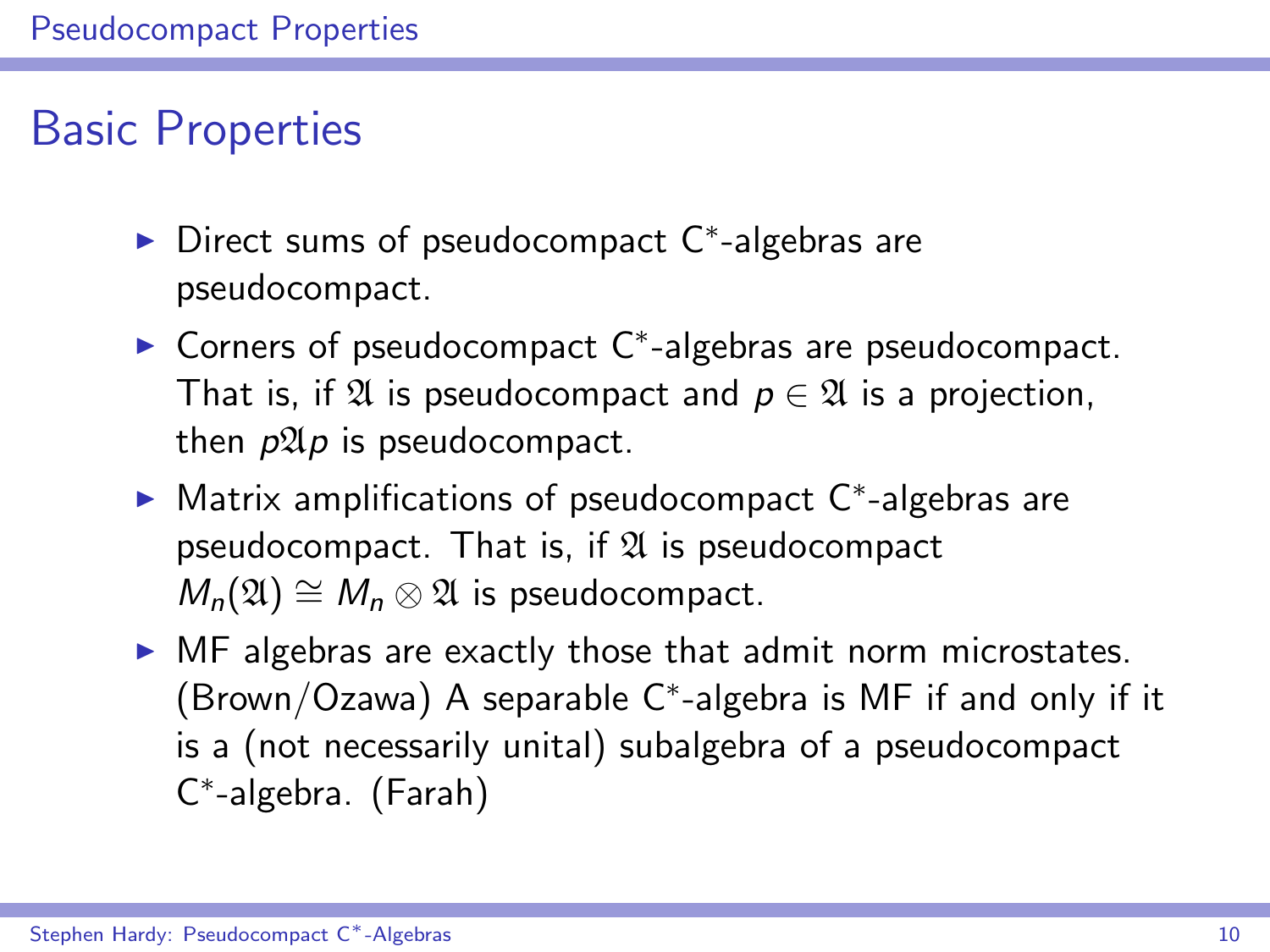# Properties of Pseudocompact C<sup>∗</sup> -Algebras

Farah et al. showed the following properties are axiomatizable:

- $\blacktriangleright$  Unital.
- $\blacktriangleright$  Admitting a tracial state.
- $\triangleright$  Finite left invertible elements are right invertible. Equivalently, isometries are unitaries. Thus pseudocompact algebras are stably finite.
- $\triangleright$  Stable rank one the invertible elements are dense.
- $\triangleright$  Real rank zero the self-adjoint elements with finite spectrum are dense in the self-adjoint elements of  $\mathfrak{A}$ . In particular, the span of the projections is dense.

Pseudomatricial C<sup>\*</sup>-algebras are never nuclear!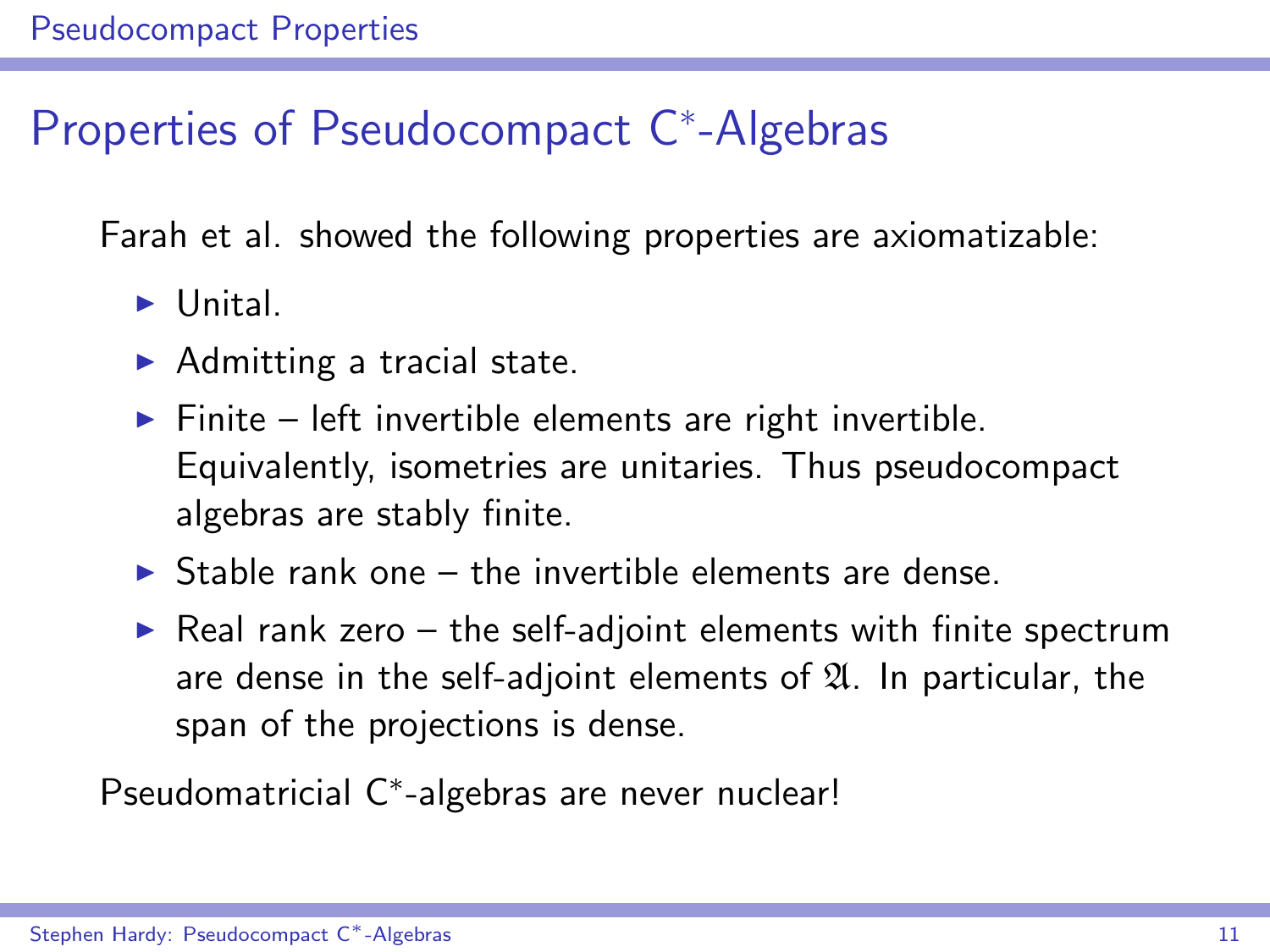#### Admitting a Tracial State is Axiomatizable

- $\triangleright$  Recall that we can show a property is axiomatizable if it is closed under ∗-isomorphisms, ultraproducts, and ultraroots, that is, if an ultrapower of  $\mathfrak A$  has the property then  $\mathfrak A$  has the property.
- $\triangleright$  Admitting a tracial state is clearly invariant under ∗-isomorphism.
- If  $\tau_i$  is a tracial state on  $\mathfrak{A}_i$ ,  $\tau$  defined by  $\tau(a_i)_{\mathcal{U}} = \lim_{\mathcal{U}} \tau_i(a_i)$  is a tracial state on  $\prod_{\mathcal{U}}\mathfrak{A}_i.$
- $\blacktriangleright$  If  $\tau_\mathcal{U}$  is a tracial state on  $\mathfrak{A}^\mathcal{U}$  we get a tracial state  $\tau$  on  $\mathfrak A$ defined by  $\tau(a) = \tau_{11}(a)_{11}$ .
- $\triangleright$  This does not give us an explicit set of conditions! But Farah et al. found an explicit set of conditions: for all  $n$

$$
\sup_{x_1,\ldots,x_n}\left(1-||I-\sum_{i=1}^n[x_i,x_i^*]||\right)
$$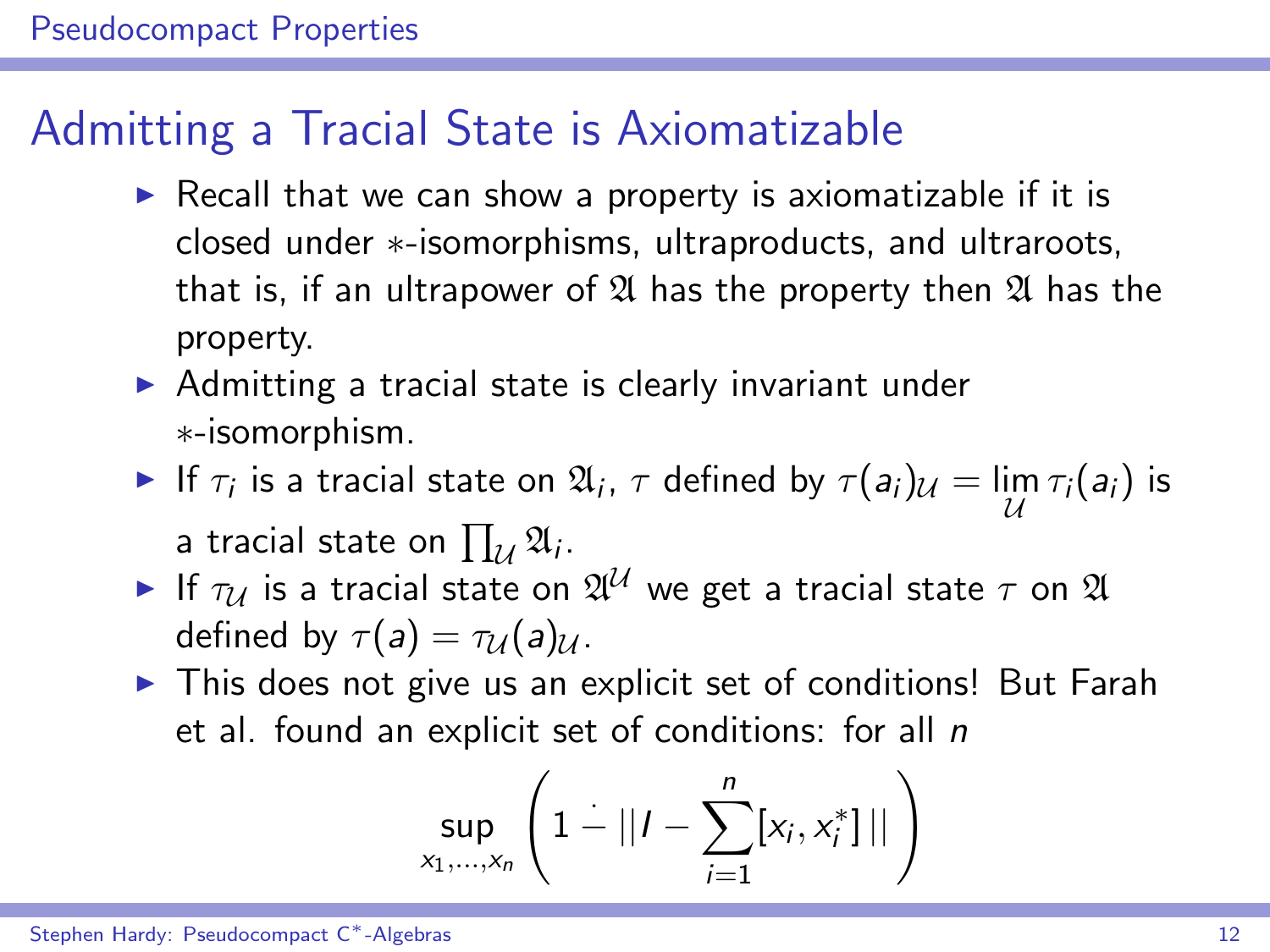#### Finiteness is Axiomatizable

- $\triangleright$  Recall  $\mathfrak A$  is finite if left-invertible elements are invertible.
- **►** It is clear that finiteness is invariant under \*-isomorphism.
- ► Proposition:  $(a_i)_{\mathcal{U}} \in \prod_{\mathcal{U}} \mathfrak{A}_i$  is invertible if and only if there is an  $S \in \mathcal{U}$  and an  $N$  so for all  $i \in S$ ,  $a_i$  is invertible and  $||a_i^{-1}$  $||u < N.$
- ► Suppose for all *i*,  $\mathfrak{A}_i$  is finite, and  $(a_i)_{\mathcal{U}} \in \prod_{\mathcal{U}} \mathfrak{A}_i$  is left-invertible. Then there are  $b_i \in \mathfrak{A}_i$  so that

$$
(b_i a_i)_{\mathcal{U}} = (b_i)_{\mathcal{U}} (a_i)_{\mathcal{U}} = (l_i)_{\mathcal{U}}.
$$

There is a set  $S \in \mathcal{U}$  so for all  $i \in S$ ,  $||b_i a_i - l_i||_{\mathcal{U}} < \frac{1}{2}$  $\frac{1}{2}$ . This means that  $b_i$ a $_i$  is invertible (and the inverses have uniformly bounded norms!), so  $a_i$  is left-invertible, so  $a_i$  is invertible. Thus  $(a_i)_{\mathcal{U}}$  is invertible.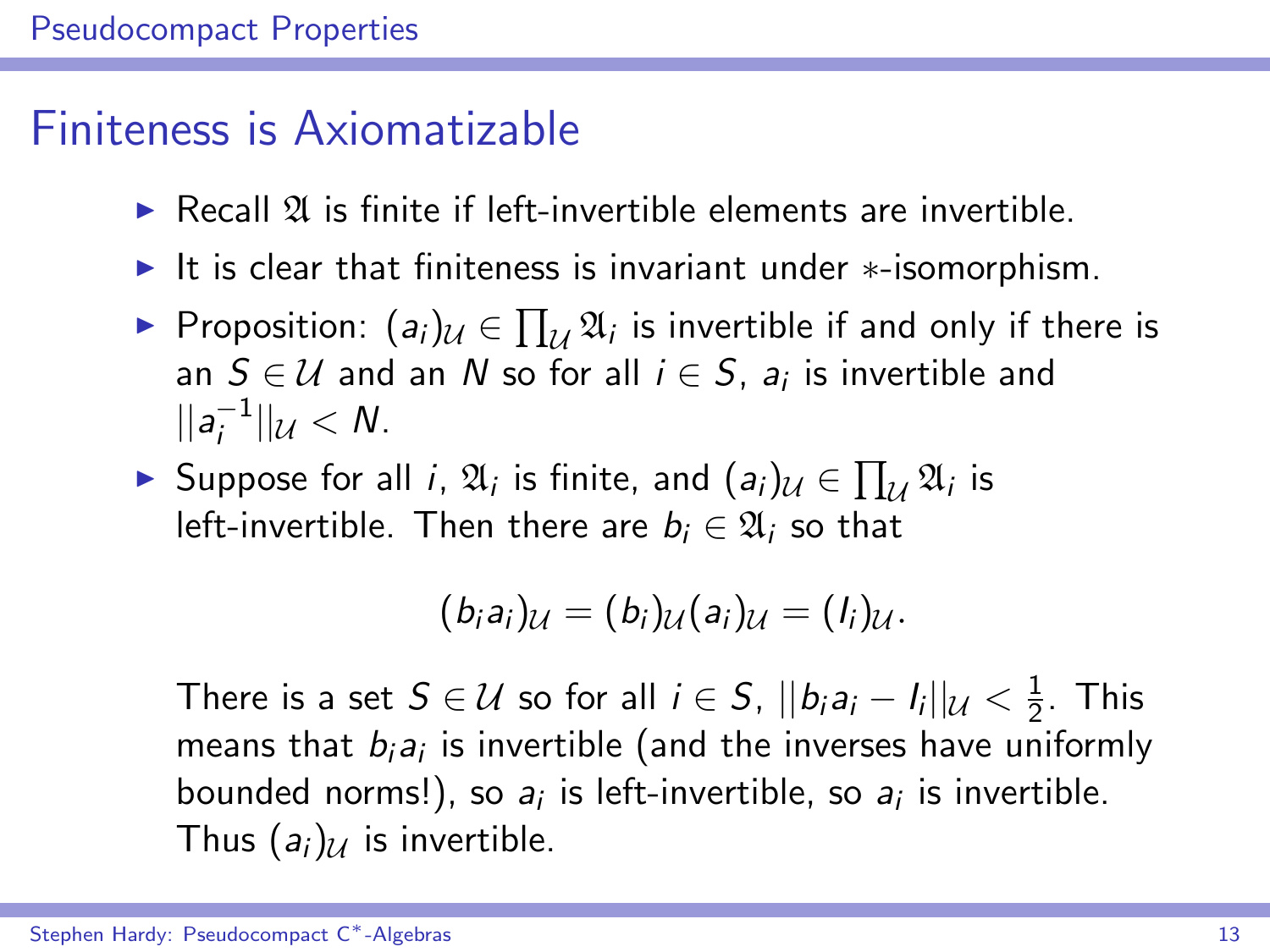#### Finiteness is Axiomatizable, continued

- ► Suppose  $\mathfrak{A}^\mathcal{U}$  is finite and  $a \in \mathfrak{A}$  is left-invertible. Then there is some  $b\in\mathfrak A$  so  $ba=l$ , so  $(a)_{\mathcal U}\in \mathfrak A^{\mathcal U}$  is left-invertible, thus invertible. So there are  $b_i \in \mathfrak{A}$  so  $(a)_{\mathcal{U}}(c_i)_{\mathcal{U}} = (ac_i)_{\mathcal{U}} = (I)_{\mathcal{U}}$ . Proceed as above.
- $\triangleright$  This does not give us an explicit set of conditions! But Farah et al. found an explicit definable predicate:

$$
\sup_{x \text{ isometry}} \left| \left| xx^* - I \right| \right|
$$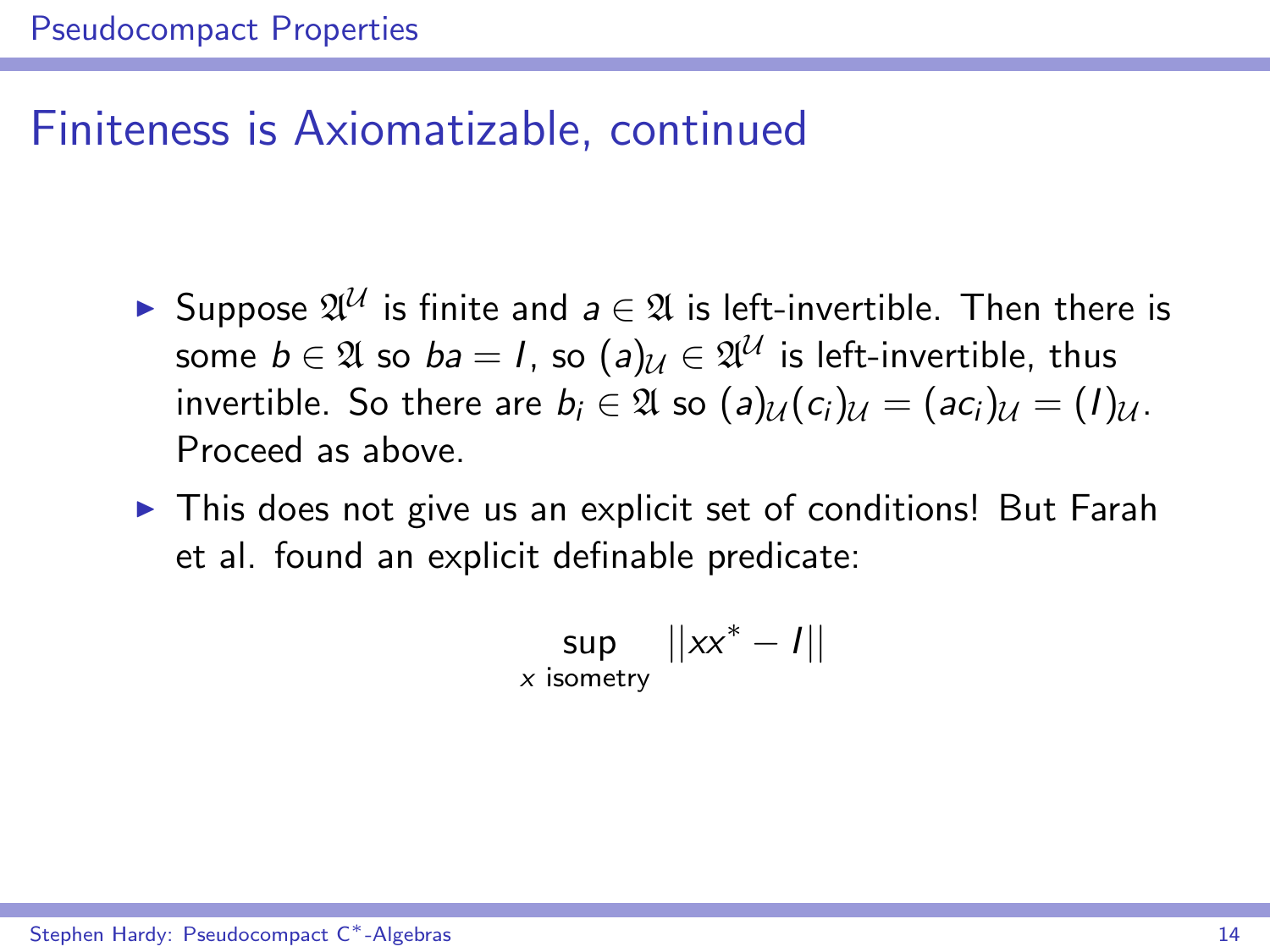# Properties of Pseudocompact C<sup>∗</sup> -Algebras, continued

Another way to find properties of pseudocompact C<sup>∗</sup> -algebras is to find properties of matrices that are independent of dimension:

- If A is a self-adjoint trace-zero matrix then there is a matrix  $B$ If A is a sen-adjoint trace-zero matrix then there is a matrix B<br>with  $||B|| \le \sqrt{2}||A||$  so  $A = [B, B^*]$  (Thompson, Fong). Thus self-adjoint trace-zero elements in pseudomatricial C<sup>∗</sup> -algebras are also self-commutators.
- $\triangleright$  Almost-normal elements in matrix algebras are close to normal elements (Lin, Friss/Rørdam). The same thing holds in pseudocompact C<sup>∗</sup> -algebras.
- $\triangleright$  Matrix algebras have highly irreducible elements (von Neumann, Herrero/Szarek). That is, there is a  $\varepsilon > 0$  so that

$$
\inf_{||a|| \leq 1} \sup_{p \text{ non-trivial proj.}} ||ap - pa|| > \varepsilon
$$

in every matrix algebra and thus in every pseudocompact C ∗ -algebra.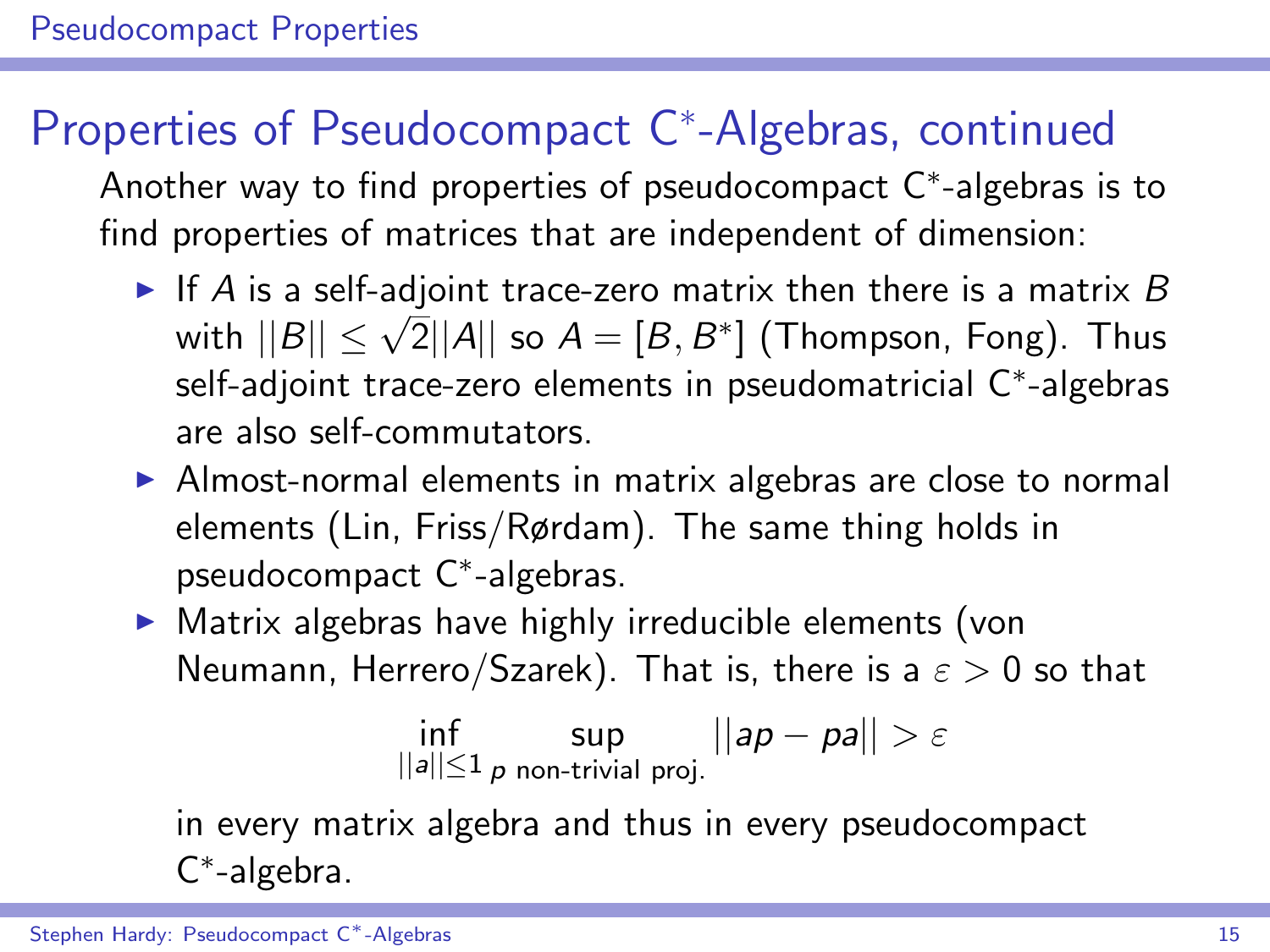# Properties of Pseudocompact C<sup>∗</sup> -Algebras, continued

▶ Pseudocompact C\*-algebras have the Dixmier property:

$$
\forall a \in \mathfrak{A}, \qquad \overline{\text{conv}(\mathcal{U}(a))}^{\|\cdot\|} \cap \mathcal{Z}(\mathfrak{A}) \neq \emptyset.
$$

- If  $\mathfrak A$  has the Dixmier property,  $\mathsf{dist}( \mathsf{a},\mathcal{Z}(\mathfrak{A}))\leq \mathsf{sup}_{||\mathsf{x}||\leq 1}||\mathsf{x}\mathsf{a}-\mathsf{a}\mathsf{x}||$   $(\mathsf{Ringrose}).$  For pseudocompact C\*-algebras  $\mathfrak{A}_n$ ,  $\mathcal{Z}(\prod_{\mathcal{U}}\mathfrak{A}_n)=\prod_{\mathcal{U}}\mathcal{Z}(\mathfrak{A}_n)$ . Not all AF algebras have this property!
- ► Centers of pseudocompact C\*-algebras are pseudocompact.
- ▶ The pseudomatricial C\*-algebras are the pseudocompact C ∗ -algebras with trivial centers.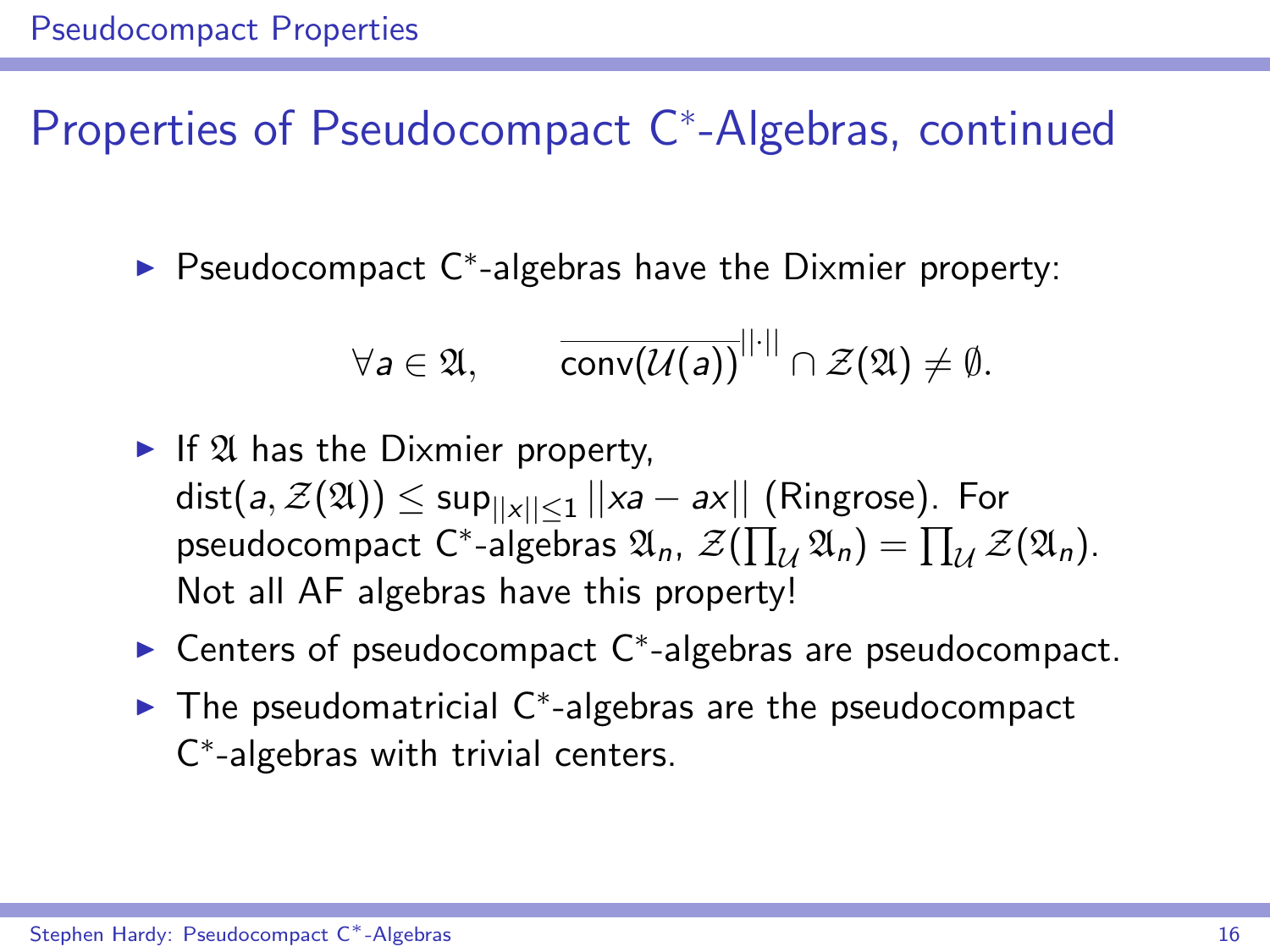#### Unitaries

#### Theorem (Ge/Hadwin)

Let U be an ultrafilter on I, and for all  $i \in I$  let  $\mathfrak{A}_i$  be a non-trivial  $C^*$ -algebra. Consider the ultraproduct  $\prod_{\mathcal{U}} \mathfrak{A}_i$ . Then  $(x_i)_{\mathcal{U}}$  is a unitary if and only if there is a representative sequence  $(x_i)_{\mathcal{U}} = (u_i)_{\mathcal{U}}$  where the  $u_i$  are unitaries.

- $\triangleright$  Unitaries play nicely with continuous logic. That is, the unitaries form a definable set.
- In matrix algebras, unitaries are all of the form  $\exp(ih)$  for self-adjoint *h*. In pseudocompact C<sup>\*</sup>-algebras, unitaries are norm limits of unitaries of the form  $exp(ih)$  for self-adjoint h. Thus the connected component of the identity is the whole unitary group. This means the  $K_1$  groups of pseudocompact C ∗ -algebras are trivial.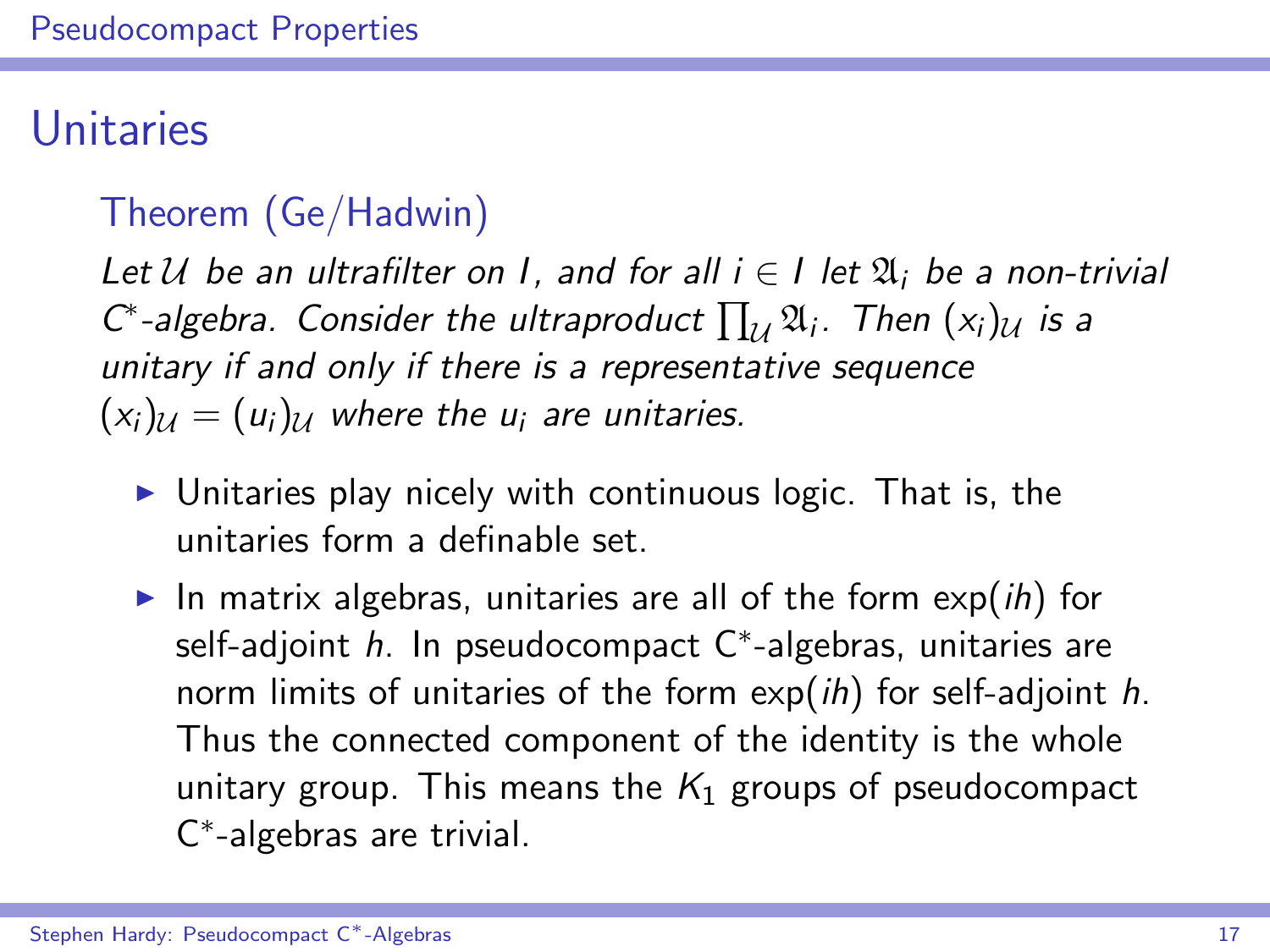#### <span id="page-17-0"></span>**Projections**

#### Theorem (Ge/Hadwin)

Let U be an ultrafilter on I, and for all  $i \in I$  let  $\mathfrak{A}_i$  be a non-trivial  $C^*$ -algebra. Consider the ultraproduct  $\prod_{\mathcal{U}} \mathfrak{A}_i$ .

- $\blacktriangleright$   $(x_i)_{U_i}$  is a projection if and only if there is a representative sequence  $(x_i)_{\mathcal{U}} = (p_i)_{\mathcal{U}}$  where the  $p_i$  are projections. In fact, if p, and q are projections in  $\prod_\mathcal{U} \mathfrak{A}_i$  with  $\mathfrak{q} \leq \mathsf{p}_i$  then for all i there are projections  $p_i$ , and  $q_i \in \mathfrak{A}_i$  with  $q_i \leq p_i$  so that  $p = (p_i)_U$  and  $q = (q_i)_U$ .
- If  $p = (p_i)_{U_i}$  and  $q = (q_i)_{U_i}$  are Murray-von Neumann equivalent projections, then there are partial isometries  $v_i$  such that  $v = (v_i)_\mathcal{U}$  and for U-many i,  $p_i = v_i^* v_i$  and  $q_i = v_i v_i^*$ .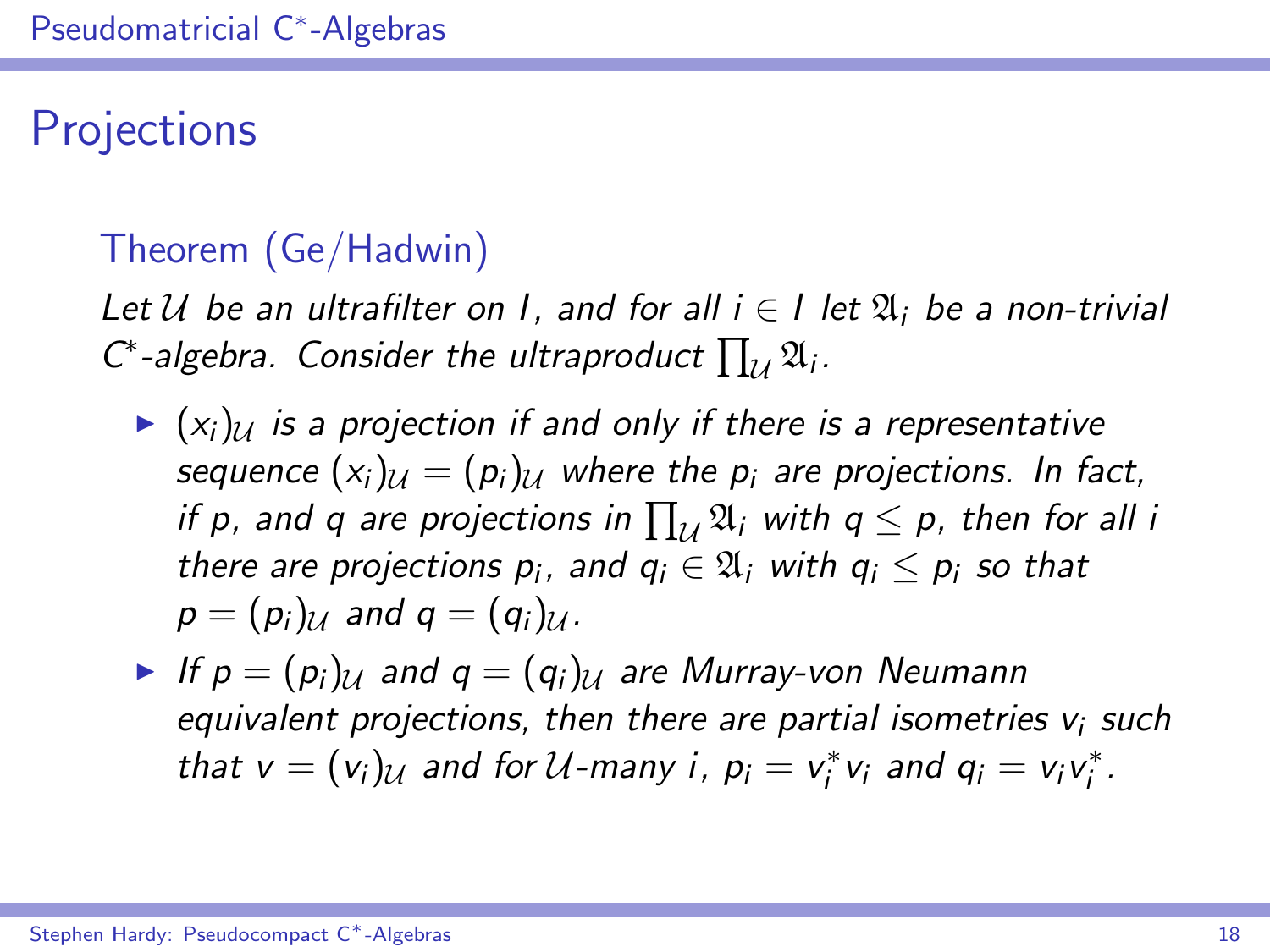# **Projections**

- $\triangleright$  Projections play nicely with continuous logic. That is, projections and partial isometries are definable sets.
- ► Finite-dimensional C\*-algebras are determined by their matrix units.
- $\triangleright$  Projections are an important tool in understanding pseudocompact C<sup>∗</sup> -algebras.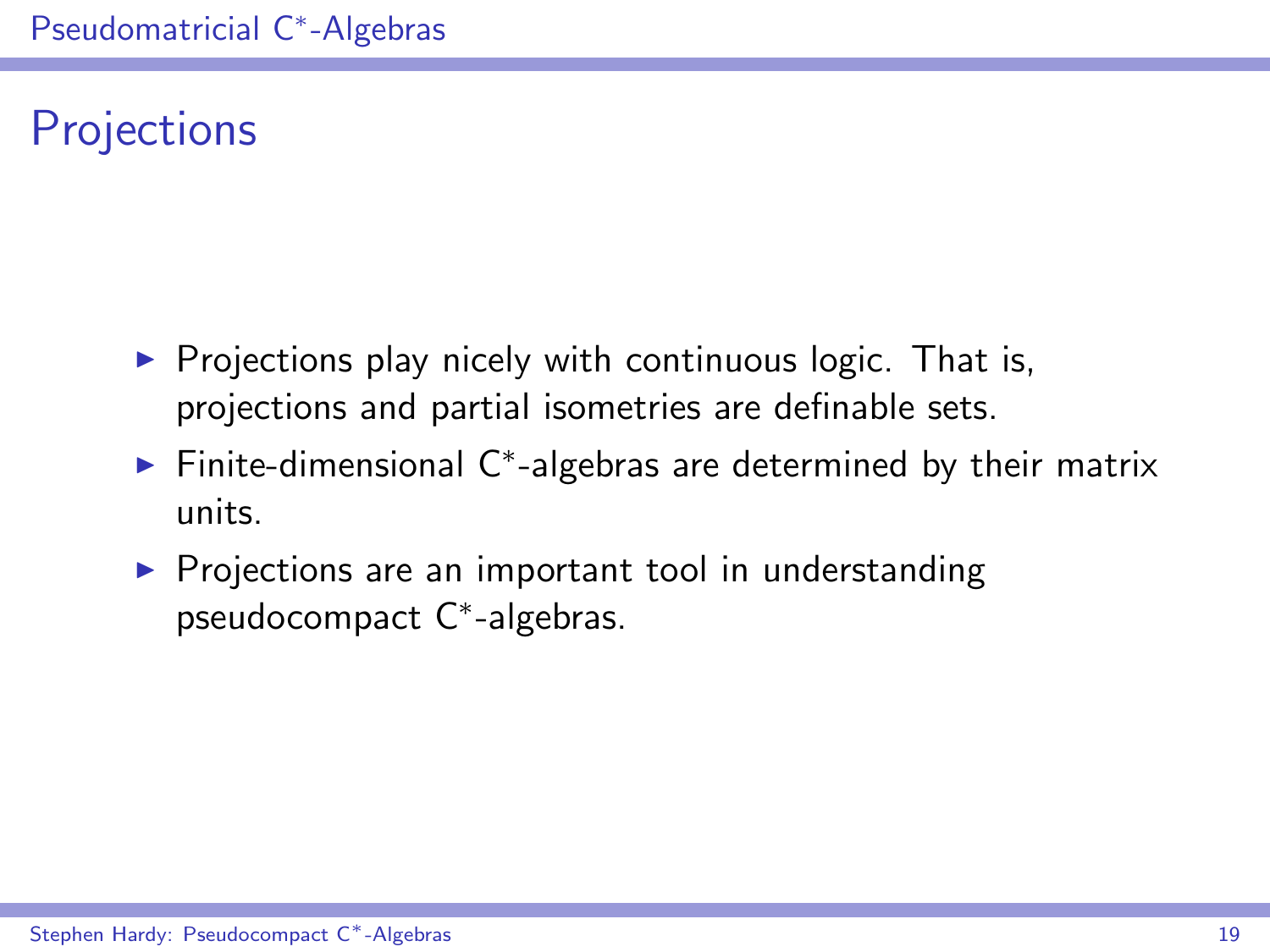# Projections in Pseudomatrical C<sup>\*</sup>-Algebras

- $\triangleright$  Murray-von Neumann equivalence, unitary equivalence, and homotopy equivalence are all the same.
- $\triangleright$  Every non-zero projection dominates a minimal projection. UHF algebras are not pseudocompact.
- A non-zero projection  $p$  in a pseudomatricial C\*-algebra  $\mathfrak A$  is minimal if and only if  $p \mathfrak{A} p = \mathbb{C} p$ .
- $\blacktriangleright$  All projections are comparable.
- $\triangleright$  All minimal projections are equivalent. Thus minimal projections in an infinite-dimensional pseudomatricial C ∗ -algebra vanish under any tracial state. Infinite-dimensional pseudomatrical algebras are not simple.
- $\blacktriangleright$  The trace ideal is maximal.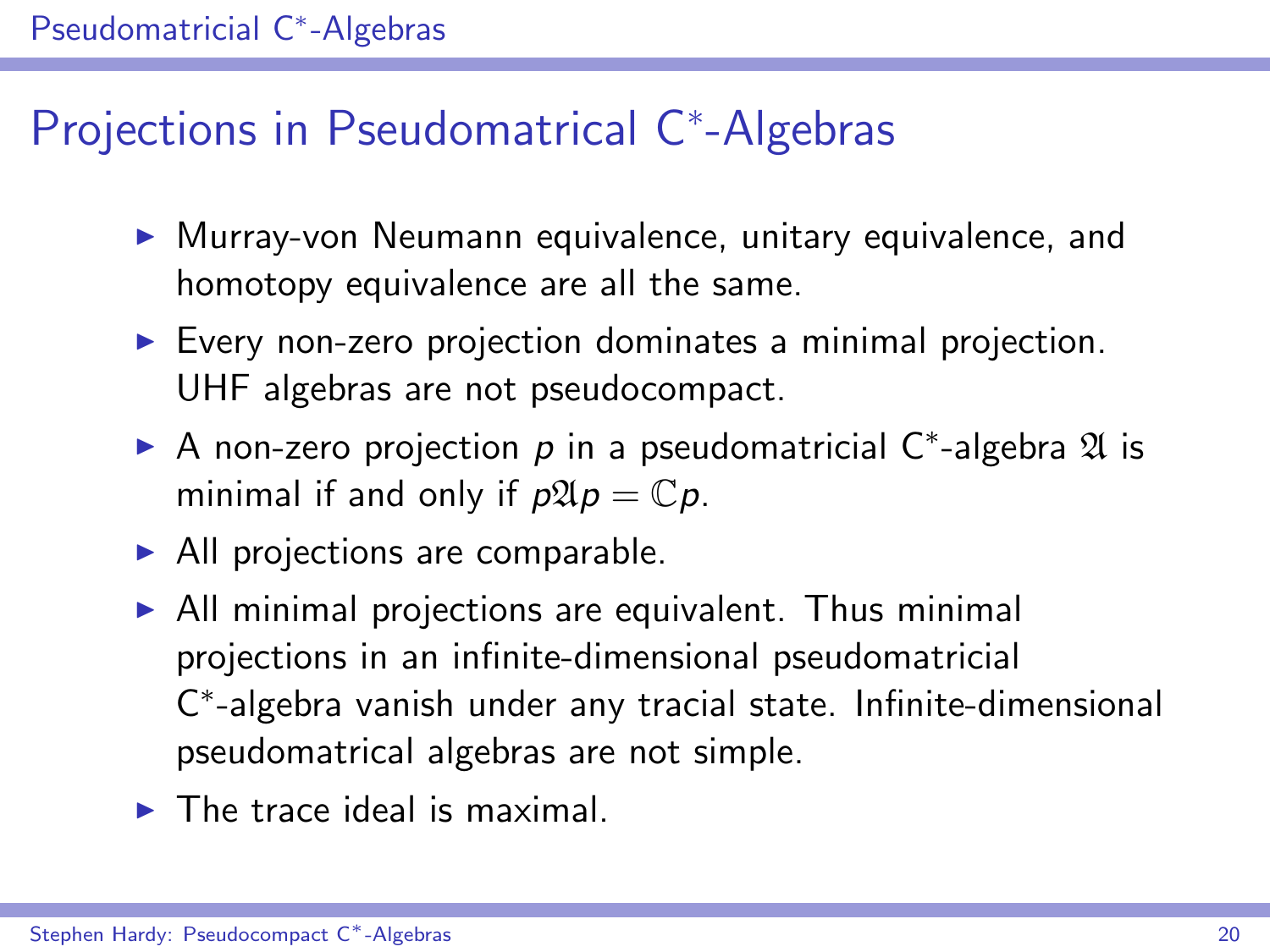# Projections in Pseudomatrical C<sup>\*</sup>-Algebras, continued

- In a matrix algebra  $M_n$ , n is either even or odd.
- ► The identity in a pseudomatricial C\*-algebra can be written as a sum of two orthogonal Murray-von Neumann equivalent projections, and maybe an orthogonal minimal projection. The unitization of the compacts  $\mathcal{K}(\mathcal{H})^{\sim}$  is not pseudocompact.
- $\triangleright$  You can do this modulo any number!
- $\blacktriangleright$  The tracial state is unique.
- $\triangleright$  There are uncountably many isomorphism classes of separable pseudomatricial C<sup>∗</sup> -algebras.
- ► Conjecture:  $\prod_{\mathcal{U}} M_{k_n} \equiv \prod_{\mathcal{V}} M_{j_m}$  if and only if for all  $d$ ,

$$
\lim_{\mathcal{U}} k_n \mod d = \lim_{\mathcal{V}} j_n \mod d
$$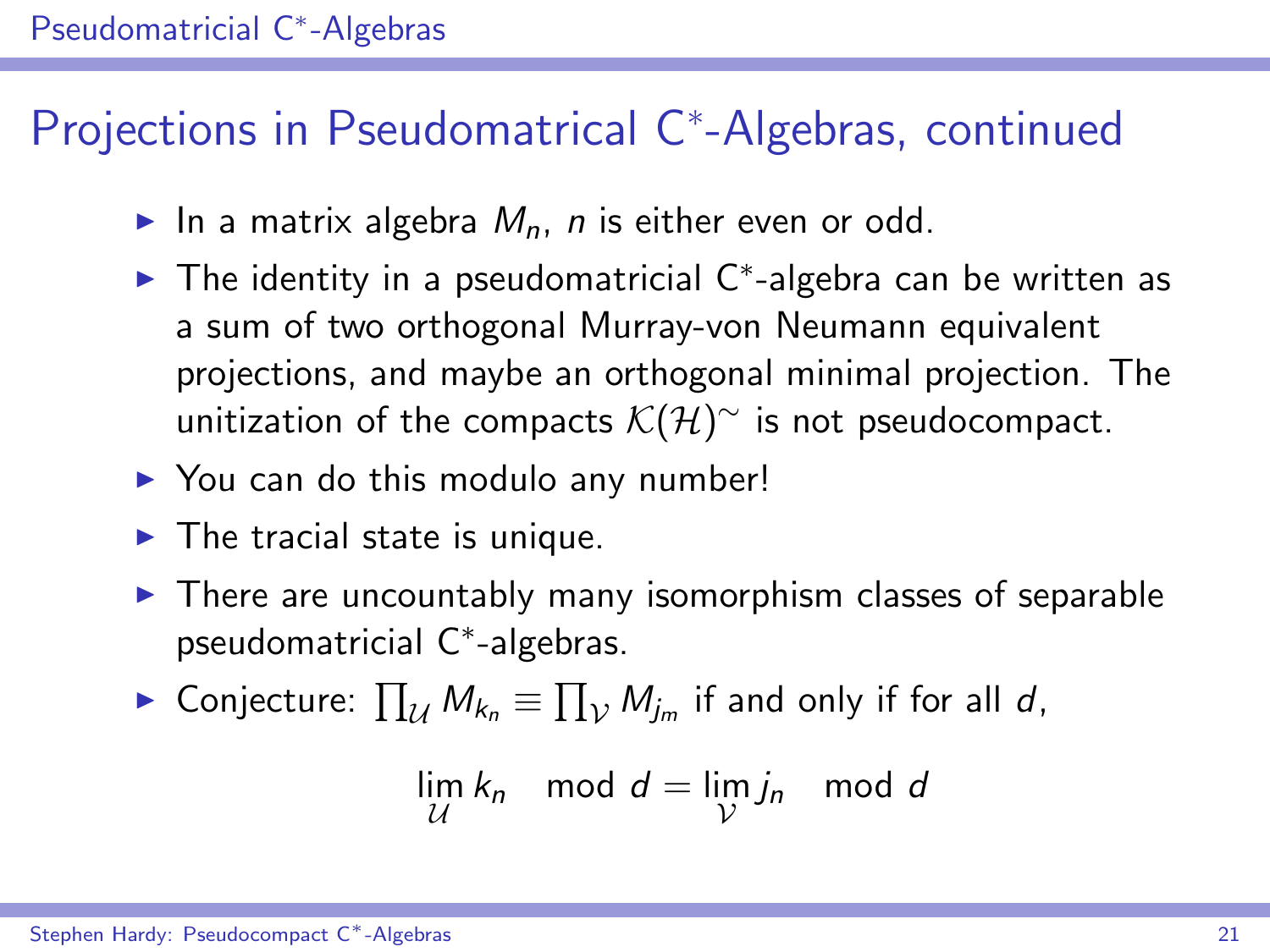# $K_0$  Groups of Pseudomatrical C\*-Algebras

- Strict comparison of projections: if  $\tau(q) < \tau(p)$  then  $q \preceq p$ .
- ► The  $K_0$  group of a pseudomatricial C\*-algebra is a totally-ordered abelian group with successors and predecessors. These are classified by Hahn's embedding theorem.
- ► The  $K_0$  group of a pseudomatricial C\*-algebra is of the form  $G \oplus \text{ker}(K_0(\tau))$  as ordered abelian groups, where G is a divisible subgroup of R and ker( $K_0(\tau)$ ) is the subgroup generated by trace-zero projections.
- Exect G be a countable divisible subgroup of  $\mathbb R$  and S be a countable subset of [0, 1]. We can find a separable pseudomatricial C\*-algebra  $\mathfrak A$  so that  $\mathcal K_0(\mathfrak A)\supseteq\mathcal G\oplus(\mathbb Z^S)$  as (lexicographically) ordered abelian groups.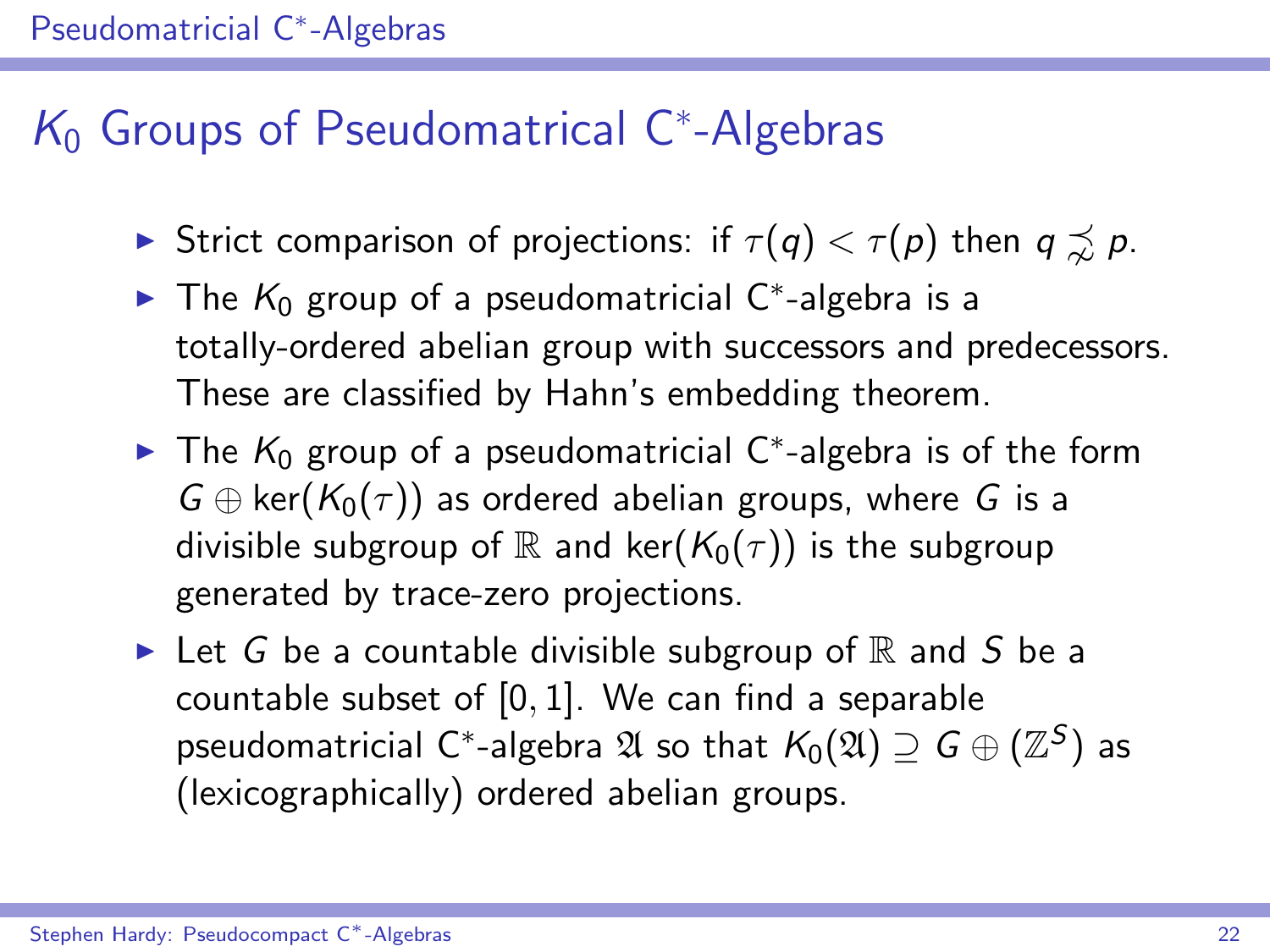# $K_0$  Groups of Pseudomatrical C<sup>\*</sup>-Algebras, Continued

#### (Proof sketch.)

Consider  $\mathfrak{A} = \prod_{\mathcal{U}} M_n$  where  $\mathcal{U}$  is a free ultrafilter on  $\mathbb{N}$ . For  $s \in S$ , let  $p_n^{(s)}$  be a rank  $\lfloor n^s \rfloor$  projection in  $M_n$ . Consider  $P_s = (p_n^{(s)})_{\mathcal U}$ , then  $\{P_s\}_{s\in S}$  is a countable family of projections in  $\mathfrak{A}$ . Note that

$$
\tau(P_s)=\lim_{\mathcal{U}}\tau_n(p_n^{(s)})=\lim_{\mathcal{U}}\frac{\lfloor n^s\rfloor}{n}=0.
$$

If  $s > r$ , then for all  $m \in \mathbb{N}$ , eventually  $x^s > mx^r$ .  $P_s$  dominates m orthogonal copies of  $P_r.$  In  $\mathcal{K}_0(\mathfrak{A}),\,[P_s]_0\gg[P_r]_0$  when  $s>r$  are in S. So  $K_0(\mathfrak{A}) \supseteq \mathbb{Z}^S$ .

Apply the downward Löwenheim-Skolem to get a separable subalgebra of  $\mathfrak A$  which is elementarily equivalent to  $\mathfrak A$  and contains these projections.